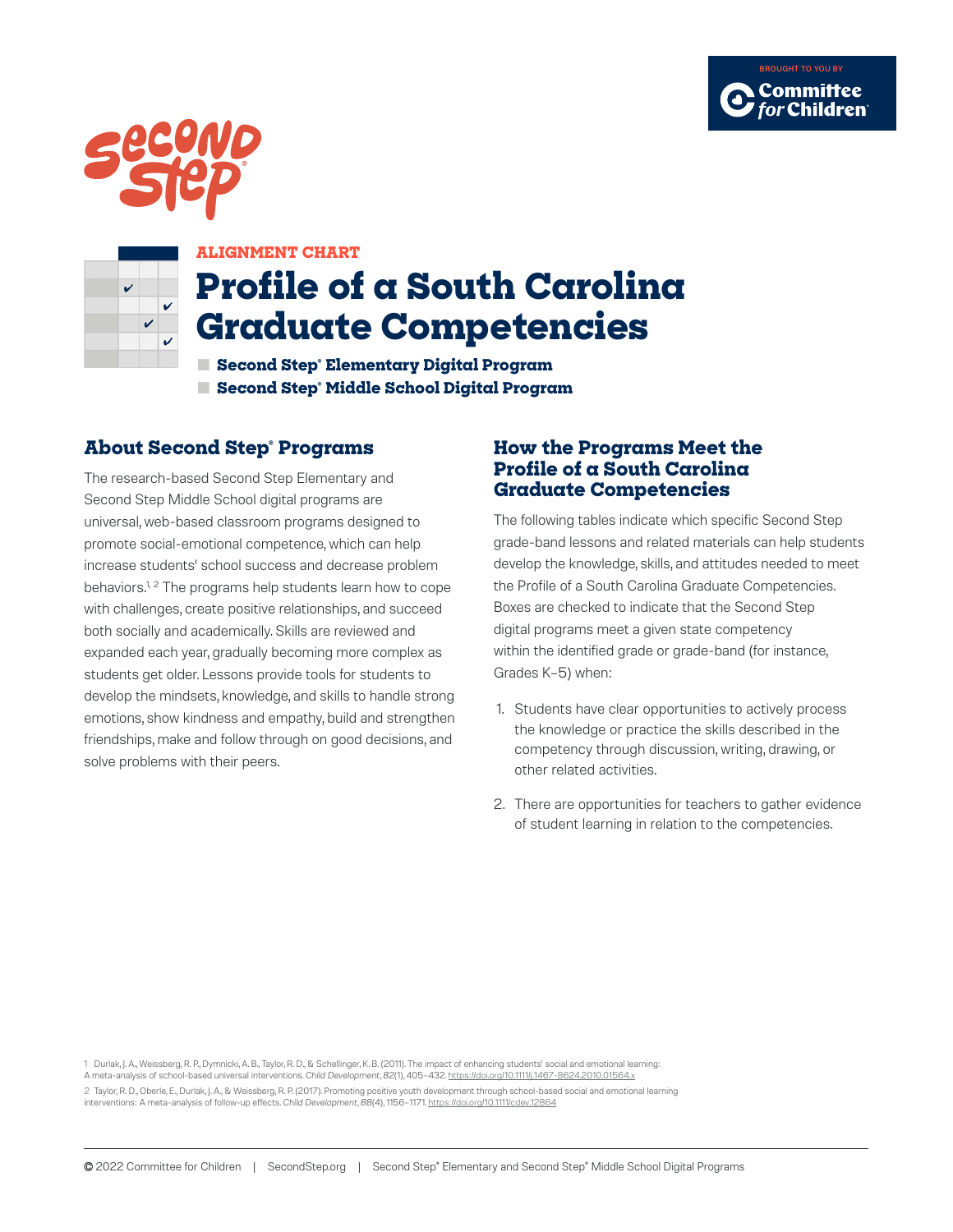|                                                                                                                                            |                                                      |             |           |                                       |                     |                      |                                              |                               |                       |                                       | <b>Key Skills and Concepts</b> |              |                                        |                |                            |                      |                            |                                 |                |                     |                              |                             |                        |
|--------------------------------------------------------------------------------------------------------------------------------------------|------------------------------------------------------|-------------|-----------|---------------------------------------|---------------------|----------------------|----------------------------------------------|-------------------------------|-----------------------|---------------------------------------|--------------------------------|--------------|----------------------------------------|----------------|----------------------------|----------------------|----------------------------|---------------------------------|----------------|---------------------|------------------------------|-----------------------------|------------------------|
| Securio                                                                                                                                    | <b>Brain Builders</b><br>(Executive-Function Skills) |             |           | Unit 1: Growth Mindset & Goal-Setting |                     |                      |                                              | Unit 2: Emotion Management    |                       |                                       | Unit 3: Empathy & Kindness     |              |                                        |                | Unit 4: Problem-Solving    |                      |                            |                                 |                |                     |                              |                             |                        |
|                                                                                                                                            |                                                      |             |           |                                       | ctions<br>stra<br>눈 |                      | $\subset$                                    | and effort                    | a goal<br>등<br>to rea | ဖ<br>motion<br>Ф<br>own               | others<br>⊒.<br>ons            |              | strategies<br>sing                     | kindly         |                            |                      |                            | before<br>calm<br>feel          |                | olved<br>$\omega$   |                              | solutions<br>$\mathbf \Phi$ |                        |
| Kindergarten-Grade 5                                                                                                                       |                                                      |             |           |                                       | digne               |                      | <b>c</b> a<br>brain                          | practice                      | plans                 | one's<br>stand                        | emoti                          | emotion      | $\gtrsim$                              | act<br>ă       |                            |                      |                            | $\overline{c}$                  |                | 7                   |                              | 운<br>'ŏ                     |                        |
| Profile of a South Carolina<br><b>Graduate Competencies</b>                                                                                |                                                      | king memory | control   | ognitive flexibility                  | attention           | e through challenges | $\circ$<br>も<br>erstand that t<br>and change | through  <br>$\omega$<br>skil | make<br>and           | under:                                | identify                       | strong       | Manage strong emotions<br>to feel calm | $\omega$       | Develop empathy for others | others' perspectives | with empathy               | e strong emotions t<br>problems | problem<br>the | $\overline{\sigma}$ | solutions<br>many            | outcomes                    | Pick the best solution |
| <b>Second Step® Elementary Digital Program</b>                                                                                             | Attention                                            |             | nhibitory |                                       | Focus               | Persever             | Under<br>Moub                                | mprove                        | goals<br>ď            | and<br>lentify<br>$\overline{\sigma}$ | cognize and<br>$\omega$        | ognize<br>هم |                                        | Recognize kino |                            | Take                 | ಕ                          | Manage s<br>solving pr          | cribe          | the<br>Identify     | $\overline{\sigma}$<br>Think | Explore the                 |                        |
| <b>Competencies</b>                                                                                                                        |                                                      |             |           |                                       |                     |                      |                                              |                               |                       |                                       |                                |              |                                        |                |                            |                      |                            |                                 |                |                     |                              |                             |                        |
| I can make meaning from diverse media to better understand the<br>world around me.                                                         |                                                      |             |           |                                       |                     |                      |                                              |                               |                       |                                       |                                |              |                                        |                |                            |                      |                            |                                 |                |                     |                              |                             |                        |
| I can communicate through diverse formats for a range of purposes<br>and audiences.                                                        |                                                      |             |           |                                       |                     |                      |                                              |                               |                       |                                       |                                |              |                                        |                |                            |                      | $\boldsymbol{\mathcal{U}}$ |                                 | $\checkmark$   | $\checkmark$        |                              |                             |                        |
| I can explore questions and build knowledge through inquiry.                                                                               |                                                      |             |           |                                       |                     |                      |                                              |                               |                       |                                       |                                |              |                                        |                |                            | $\checkmark$         |                            |                                 |                |                     |                              |                             |                        |
| I can work with numerical data, solve problems, and construct<br>mathematical solutions.                                                   |                                                      |             |           |                                       |                     |                      |                                              |                               |                       |                                       |                                |              |                                        |                |                            |                      |                            |                                 |                |                     |                              |                             |                        |
| I can assess the credibility of sources and synthesize my new learning to<br>build knowledge.                                              |                                                      |             |           |                                       |                     |                      |                                              |                               |                       |                                       |                                |              |                                        |                |                            |                      |                            |                                 |                |                     |                              |                             |                        |
| I can engage in a systemic design process to develop data-informed solutions<br>to authentic design challenges.                            |                                                      |             |           |                                       |                     |                      |                                              |                               |                       |                                       |                                |              |                                        |                |                            |                      |                            |                                 |                |                     |                              |                             |                        |
| I can develop a plan, monitor my progress, and persevere through challenges<br>to achieve my goal.                                         |                                                      |             |           |                                       |                     | $\checkmark$         |                                              | $\mathbf{v}$                  | $\checkmark$          |                                       |                                |              |                                        |                |                            |                      |                            |                                 |                |                     |                              |                             |                        |
| I can develop skills, strategies, and emotional awareness while navigating<br>conflicts with others.                                       |                                                      |             |           |                                       |                     |                      |                                              |                               |                       |                                       |                                |              |                                        |                |                            |                      |                            | $\checkmark$                    | $\checkmark$   | $\checkmark$        | $\mathbf v$                  | $\checkmark$                | $\checkmark$           |
| I can effectively lead teams with clarity, purpose, and care.                                                                              |                                                      |             |           |                                       |                     |                      |                                              |                               |                       |                                       |                                |              |                                        |                |                            |                      |                            |                                 |                |                     |                              |                             |                        |
| I can initiate relationships with diverse individuals and networks for a purpose,<br>and sustain relationships with authenticity and care. |                                                      |             |           |                                       |                     |                      |                                              |                               |                       |                                       |                                |              |                                        | V              |                            | $\checkmark$         | $\checkmark$               | $\mathbf v$                     | $\vee$         | $\vee$              | $\checkmark$                 | $\checkmark$                | $\checkmark$           |
| I can support my own physical, emotional, and social health in order to live a<br>healthy and productive life.                             |                                                      |             |           |                                       |                     | $\checkmark$         |                                              | $\checkmark$                  |                       | $\checkmark$                          |                                | $\checkmark$ | $\checkmark$                           | $\checkmark$   | $\checkmark$               | $\checkmark$         | $\sqrt{2}$                 | $\checkmark$                    | $\sqrt{2}$     | $\sqrt{2}$          | $\checkmark$                 | $\checkmark$                | $\checkmark$           |
| I can participate in my community, build my civic knowledge, and take action<br>to improve my community.                                   |                                                      |             |           |                                       |                     |                      |                                              |                               |                       |                                       |                                |              |                                        |                |                            | $\checkmark$         | $\checkmark$               |                                 |                |                     |                              |                             |                        |